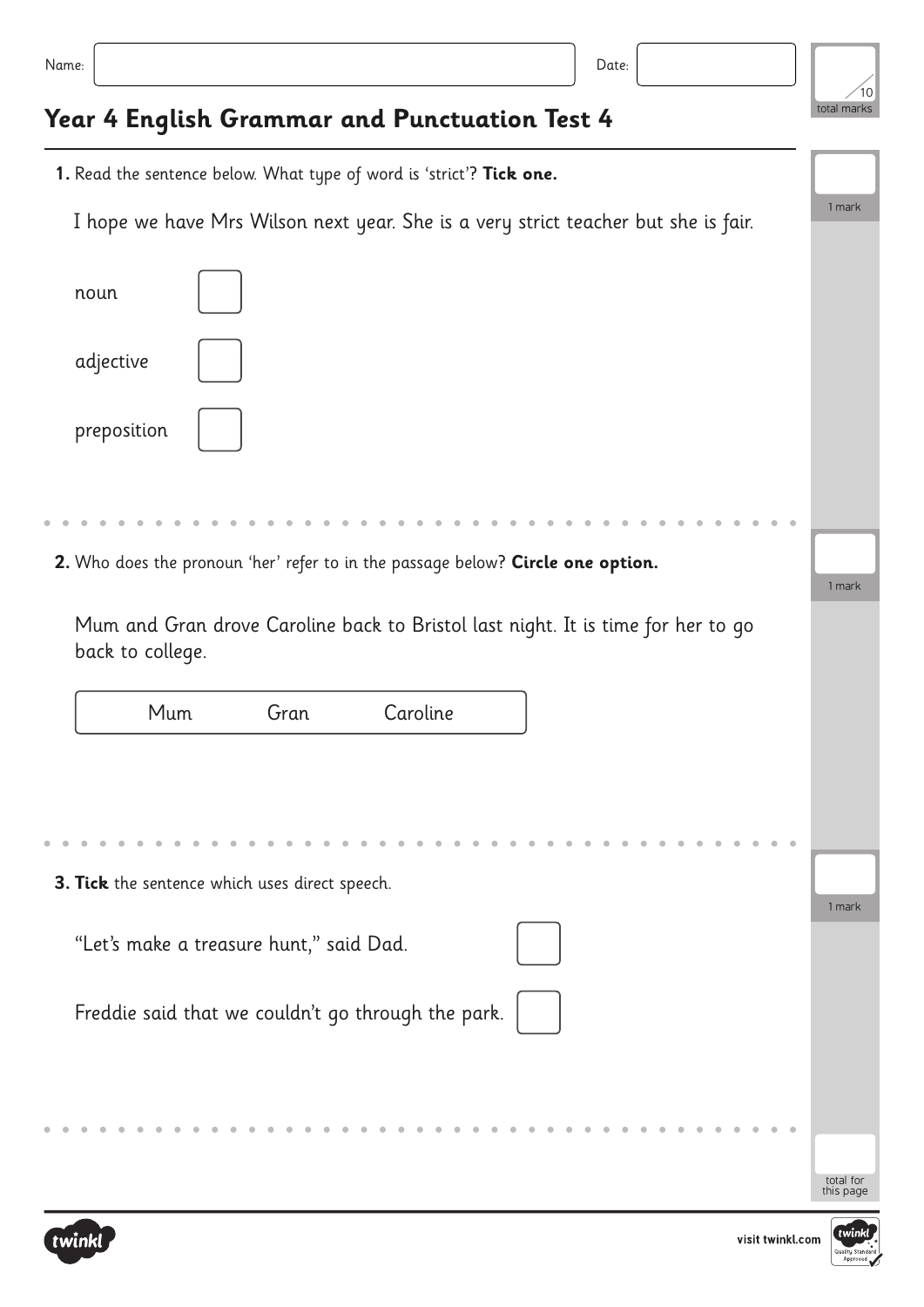| 4. Add the correct punctuation to the sentence below.                                        |        |
|----------------------------------------------------------------------------------------------|--------|
|                                                                                              | 1 mark |
| Come on everyone shouted Charlotte Dinner is ready                                           |        |
|                                                                                              |        |
|                                                                                              |        |
|                                                                                              |        |
| 5. Do the noun phrases in the table indicate singular or plural possession? Tick one box for |        |
| each example.                                                                                | 1 mark |

| <b>Noun Phrase</b>  | <b>Singular Possession?</b> | <b>Plural Possession?</b> |
|---------------------|-----------------------------|---------------------------|
| the teacher's mug   |                             |                           |
| the children's hats |                             |                           |
| the waiter's apron  |                             |                           |
| the animals' food   |                             |                           |

**6. Underline** the errors in the sentence below, then **write the corrections** in the boxes.

We was lost – I was meant to read the map but I done it wrong.





1 mark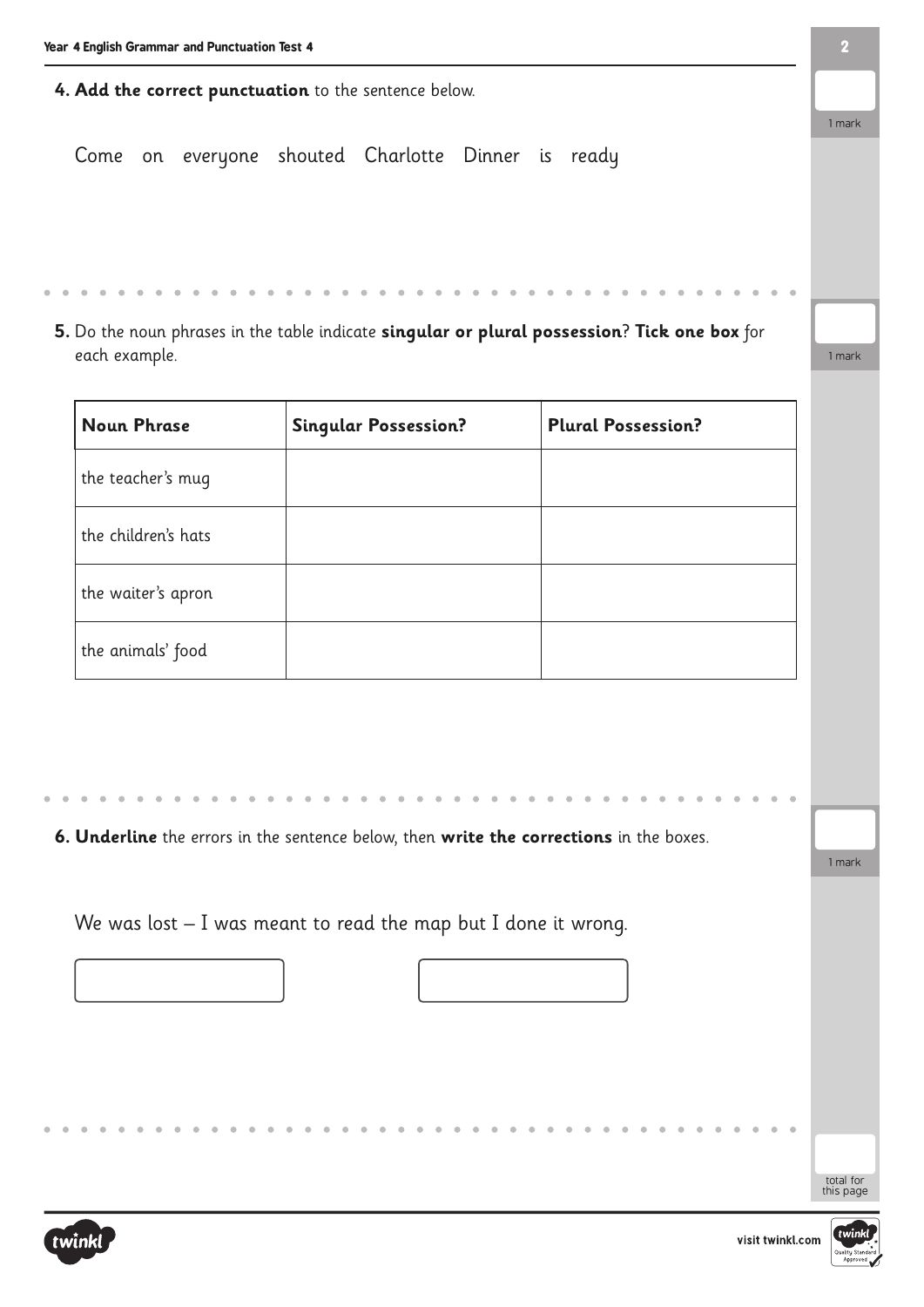| Year 4 English Grammar and Punctuation Test 4                                          |        |
|----------------------------------------------------------------------------------------|--------|
| 7. Circle the plural nouns in the sentence below.                                      |        |
| There were lots of stalls at the farmer's market, selling vegetables, cakes and even a | 1 mark |
| local artist's crafts.                                                                 |        |
|                                                                                        |        |
| 8. Tick the sentence which does not open with a fronted adverbial.                     |        |
|                                                                                        | 1 mark |
| According to my dad, we will win the match on Saturday.                                |        |
| Sometimes, we go into town on the train.                                               |        |
|                                                                                        |        |
| I have lived in two cities in my lifetime: Liverpool and Newcastle.                    |        |
|                                                                                        |        |
|                                                                                        |        |
| 9. Circle the determiners in the sentence below.                                       |        |
|                                                                                        | 1 mark |
| Two people were walking a dog along the canal towpath.                                 |        |
|                                                                                        |        |
|                                                                                        |        |
|                                                                                        |        |
|                                                                                        |        |
| 10. Add a comma in the correct place in this sentence.                                 | 1 mark |
|                                                                                        |        |
| During the night the sirens kept waking me up.                                         |        |
|                                                                                        |        |
|                                                                                        |        |
|                                                                                        |        |
|                                                                                        |        |
|                                                                                        |        |
|                                                                                        |        |
|                                                                                        |        |
|                                                                                        |        |
|                                                                                        |        |
| ** END OF TEST **                                                                      |        |

total for<br>this page





**3**